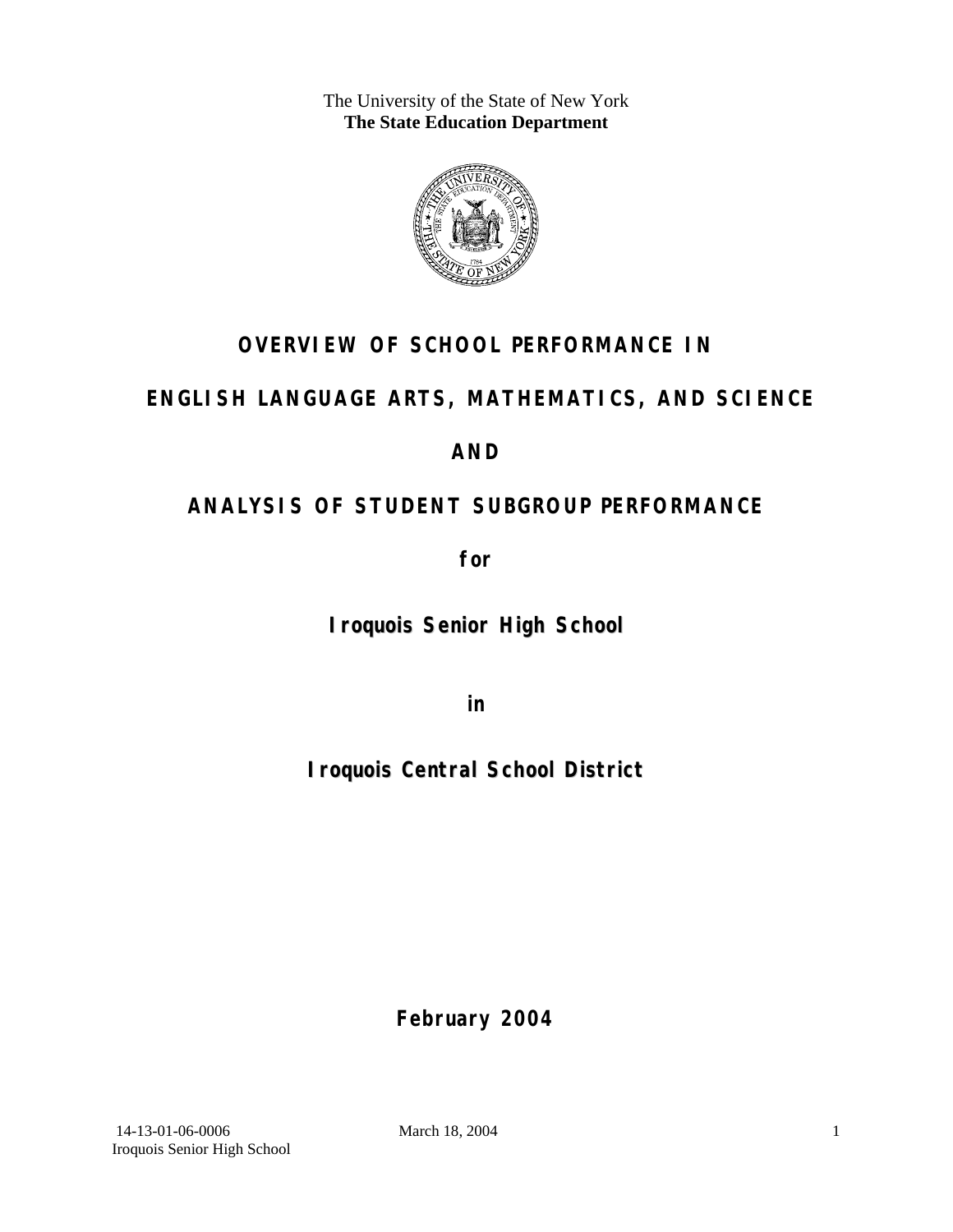### **THE UNIVERSITY OF THE STATE OF NEW YORK**

### **Regents of The University**

| Tonawanda             |
|-----------------------|
| <b>Hollis</b>         |
| Staten Island         |
| New Rochelle          |
| Peru                  |
| Huntington            |
| <b>North Syracuse</b> |
| New York              |
| <b>Belle Harbor</b>   |
| Buffalo               |
| Hartsdale             |
| Albany                |
| <b>Bronx</b>          |
| New York              |
| <b>Binghamton</b>     |
| Rochester             |

#### **President of The University and Commissioner of Education**

RICHARD P. MILLS

**Deputy Commissioner for Elementary, Middle, Secondary and Continuing Education**  JAMES A. KADAMUS

#### **Coordinator, School Operations and Management Services**

CHARLES SZUBERLA

#### **Coordinator, Information and Reporting Services**

MARTHA P. MUSSER

The State Education Department does not discriminate on the basis of age, color, religion, creed, disability, marital status, veteran status, national origin, race, gender, genetic predisposition or carrier status, or sexual orientation in its educational programs, services and activities. Portions of this publication can be made available in a variety of formats, including braille, large print or audio tape, upon request. Inquiries concerning this policy of nondiscrimination should be directed to the Department's Office for Diversity, Ethics, and Access, Room 530, Education Building, Albany, NY 12234. **Requests for additional copies of this publication may be made by contacting the Publications Sales Desk, Room 309, Education Building, Albany, NY 12234.** 

Please address all correspondence about this report that is not related to data corrections to:

*School Report Card Coordinator Information and Reporting Services Team New York State Education Department Room 863 EBA 89 Washington Avenue Albany, NY 12234*  E-mail: *RPTCARD@mail.nysed.gov*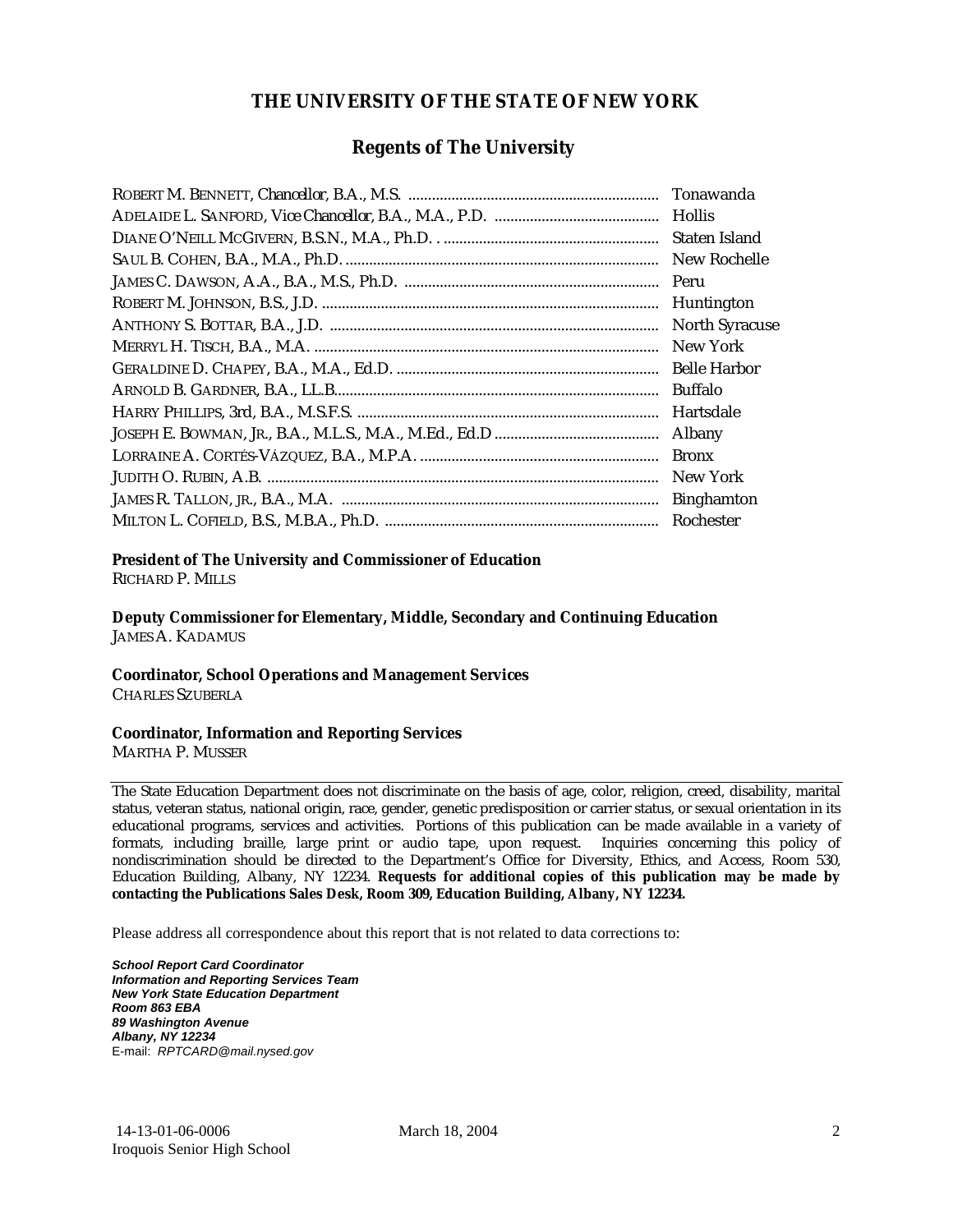The *New York State School Report Card* is an important part of the Board of Regents effort to raise learning standards for all students. It provides information to the public on student performance and other measures of school and district performance. Knowledge gained from the school report card on a school's strengths and weaknesses can be used to improve instruction and services to students.

The *New York State School Report Card* consists of three parts: the *Overview of School Performance in English Language Arts, Mathematics, and Science and Analysis of Student Subgroup Performance,* the *Comprehensive Information Report,* and the *School Accountability Report*. The *Overview and Analysis* presents performance data on measures required by the federal No Child Left Behind Act: English, mathematics, science, and graduation rate. Performance data on other State assessments can be found in the *Comprehensive Information Report*. The *School Accountability Report* provides information as to whether a school is making adequate progress toward enabling all students to achieve proficiency in English and mathematics.

State assessments are designed to help ensure that all students reach high learning standards. They show whether students are getting the foundation knowledge they need to succeed at the elementary, middle, and commencement levels and beyond. The State requires that students who are not making appropriate progress toward the standards receive academic intervention services.

In the *Overview*, performance on the elementary- and middle-level assessments in English language arts and mathematics and on the middle-level science test is reported in terms of mean scores and the percentage of students scoring at each of the four levels. These levels indicate performance on the standards from seriously deficient to advanced proficiency. Performance on the elementary-level science test is reported in terms of mean scores and the percentage of students making appropriate progress. Regents examination scores are reported in four score ranges. Scores of 65 to 100 are passing; scores of 55 to 64 earn credit toward a local diploma (with the approval of the local board of education). Though each elementary- and middle-level assessment is administered to students in a specific grade, secondary-level assessments are taken by students when they complete the coursework for the core curriculum. Therefore, the performance of students at the secondary level is measured for a student cohort rather than a group of students at a particular grade level. Students are grouped in cohorts according to the year in which they first entered grade 9.

The assessment data in the *Overview and Analysis* are for all tested students in the school, including general-education students and students with disabilities. In the *Overview*, each school's performance is compared with that of schools similar in grade level, district resources, and student needs as indicated by income and limited English proficiency (LEP) status. Each district's performance is compared with that of all public schools statewide. In the *Analysis*, performance is disaggregated by race/ethnicity, disability status, gender, LEP status, income level, and migrant status.

Explanations of terms referred to or symbols used in this part of the school report card may be found in the glossary on the last page. Further information on the school report card may be found in the guide, *Understanding Your School Report Card: February 2004*, available on the Information and Reporting Services Web site at www.emsc.nysed.gov/irts.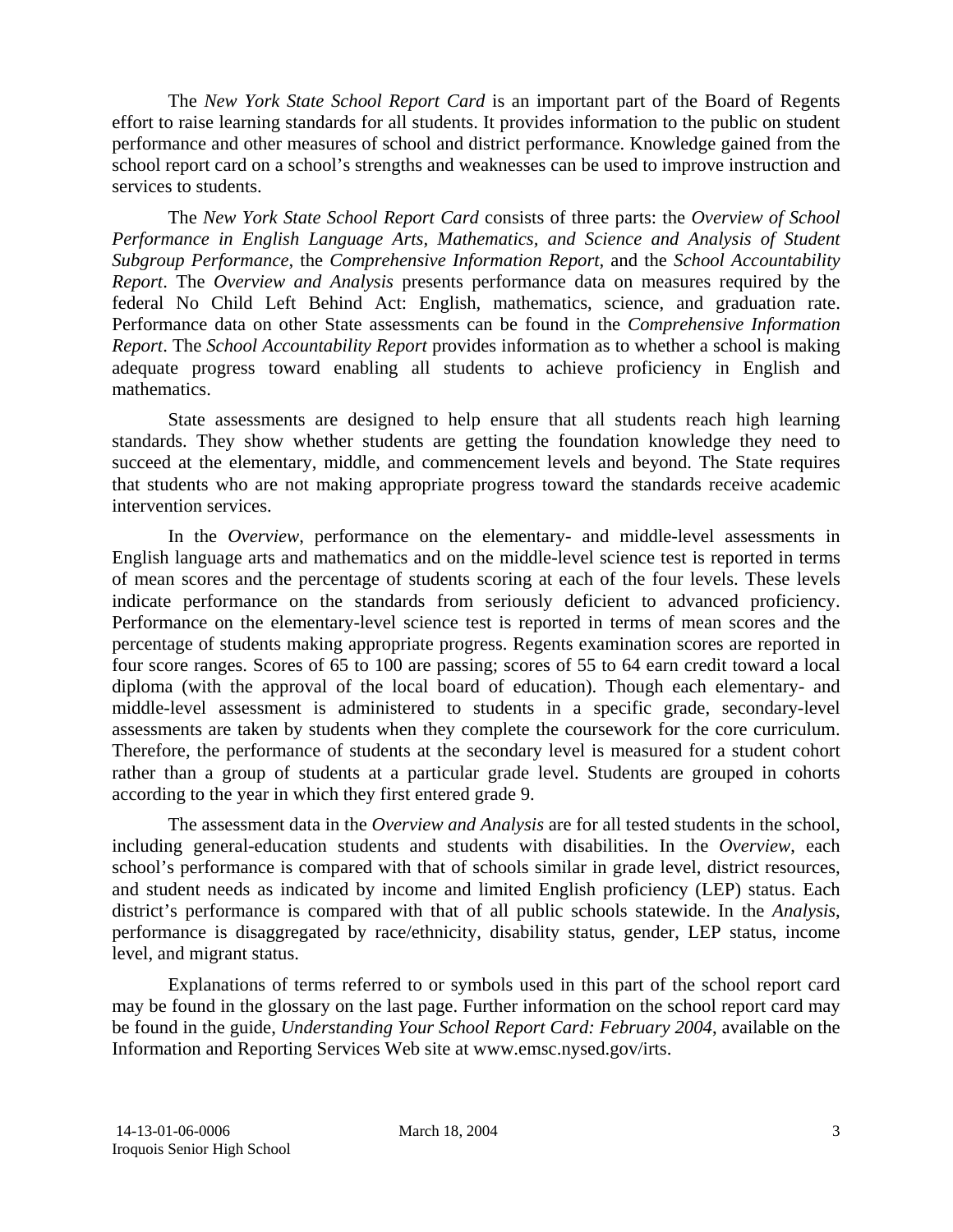# **Overview of School Performance in English Language Arts, Mathematics, and Science**

### **School Profile**

| Principal:<br>Robert Coniglio | (716) 652-3000<br>Phone: |                           |
|-------------------------------|--------------------------|---------------------------|
| <b>Organization</b>           | Grade Range              | <b>Student Enrollment</b> |
| $2002 - 03$                   | $9 - 12$                 | 974                       |

| 2001–02 School District-wide Total Expenditure per Pupil | \$9,979 |
|----------------------------------------------------------|---------|
|----------------------------------------------------------|---------|

### **2002–03 Percentage of Core Classes Taught by Highly Qualified Teachers\***

|                       | <b>Percent Taught</b> |
|-----------------------|-----------------------|
| <b>Number of Core</b> | by Highly             |
| <b>Classes</b>        | Qualified             |
|                       | <b>Teachers</b>       |
| 217                   | 100%                  |
|                       |                       |

\*For the 2002-03 school year, SED is reporting that teachers of core classes are highly qualified if they are certified to teach those classes. However, No Child Left Behind (NCLB) imposes requirements beyond certification for some teachers to be considered highly qualified. In future years, when New York State uses the NCLB criteria for reporting, certified teachers must fulfill all NCLB requirements to be counted as highly qualified.

#### **2002–03 Percentage of Teachers with No Valid Teaching Certificate\***

| Number of<br><b>Teachers</b> | <b>Percent with No</b><br><b>Valid Teaching</b><br><b>Certificate</b> |
|------------------------------|-----------------------------------------------------------------------|
| 62                           | ሰ%                                                                    |

\*This count includes teachers with temporary licenses who do not have a valid permanent, provisional, or transitional teaching certificate.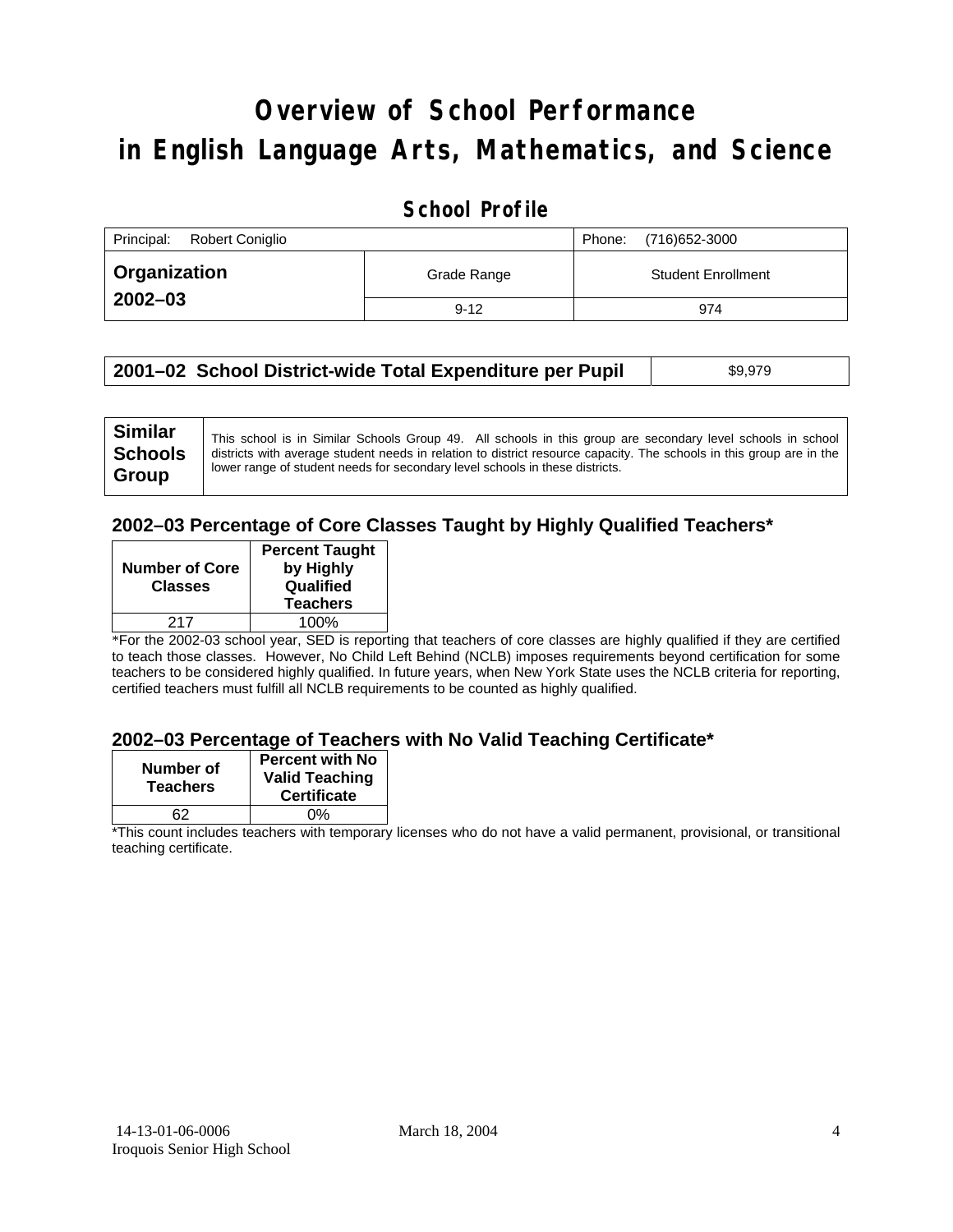### **High School English Achievement after Four Years of Instruction**

The graph and table below present performance of the 1997, 1998, and 1999 cohort members, four years after entering grade 9, in meeting the graduation assessment requirement in English. A score of 65 or above on the Regents comprehensive examination in English is considered passing. Only the highest score of each student is counted, regardless of how many times the student took the examination. In the graph, students passing approved alternatives to this examination are counted as scoring in the 65 to 84 range. RCT results are not included in the graph. In the first table, the numbers of students who met the graduation requirement by passing an approved alternative are listed separately. The second table shows the competency test performance of students with disabilities eligible for the safety net who did not score 55 or above on a Regents examination or approved alternative. Students who score 55 to 64 on the Regents examination in comprehensive English may be given credit towards a local high school diploma if allowed by the district board of education. The data in these tables and chart show the performance of the cohorts as of June  $30<sup>th</sup>$  of the fourth year after first entering grade 9.



| English Graduation Requirement Achievement after Four Years of High School* |                                                                                                                                                                                                                                                                           |  |    |     |     |  |  |  |  |
|-----------------------------------------------------------------------------|---------------------------------------------------------------------------------------------------------------------------------------------------------------------------------------------------------------------------------------------------------------------------|--|----|-----|-----|--|--|--|--|
|                                                                             | <b>Cohort Members</b><br><b>Highest Score</b><br><b>Highest Score</b><br><b>Highest Score</b><br><b>Highest Score</b><br>Approved<br>Between 55 and 64<br>Between 85 and 100<br>Between 0 and 54<br>Between 65 and 84<br><b>Alternative Credit</b><br><b>All Students</b> |  |    |     |     |  |  |  |  |
| 1997 Cohort                                                                 | 209                                                                                                                                                                                                                                                                       |  | 22 | 149 | 35  |  |  |  |  |
| 1998 Cohort                                                                 | 233                                                                                                                                                                                                                                                                       |  | 19 | 130 | 55  |  |  |  |  |
| 1999 Cohort                                                                 | 238                                                                                                                                                                                                                                                                       |  |    | 76  | 154 |  |  |  |  |

\*Assessments used to determine counts in this table include the Regents examination in comprehensive English, the component retest in English, and approved alternatives.

| Performance of Students Who Took the Regents<br><b>Competency Tests in Reading and Writing to</b><br>Meet the Graduation Requirement* |                        |                                                |  |  |  |  |  |
|---------------------------------------------------------------------------------------------------------------------------------------|------------------------|------------------------------------------------|--|--|--|--|--|
|                                                                                                                                       | <b>Passed the RCTs</b> | <b>Failed RCT in Reading</b><br>and/or Writing |  |  |  |  |  |
| 1997 Cohort                                                                                                                           |                        |                                                |  |  |  |  |  |
| 1998 Cohort                                                                                                                           |                        |                                                |  |  |  |  |  |
| 1999 Cohort                                                                                                                           |                        |                                                |  |  |  |  |  |

\*Includes only students eligible for the safety net who did not score 55 or higher on the Regents examination or an approved alternative.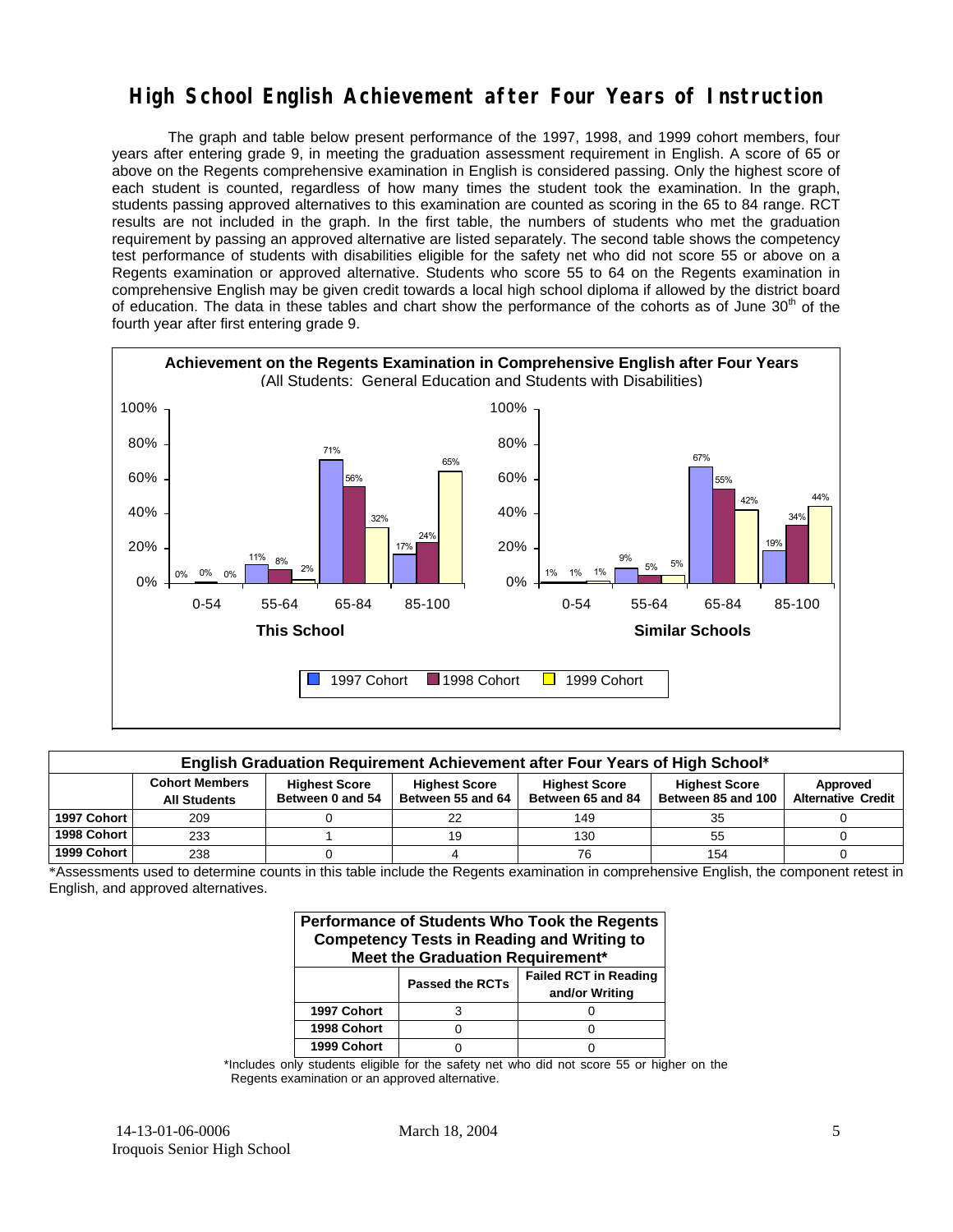## **High School Mathematics Achievement after Four Years of Instruction**

The graph and table below present performance of the 1997, 1998, and 1999 cohort members, four years after entering grade 9, in meeting the graduation assessment requirement in mathematics. A score of 65 or above on a Regents examination in mathematics is considered passing. Only the highest score of each student is counted, regardless of how many times the student took the examination. In the graph, students passing approved alternatives to these examinations are counted as scoring in the 65 to 84 range. RCT results are not included in the graph. In the first table, the numbers of students who met the graduation requirement by passing an approved alternative are listed separately. The second table shows the competency test performance of students with disabilities eligible for the safety net who did not score 55 or above on a Regents examination or approved alternative. Students who score 55 to 64 on a Regents examination in mathematics may be given credit towards a local high school diploma if allowed by the district board of education. The data in these tables and chart show the performance of the cohorts as of June  $30<sup>th</sup>$  of the fourth year after first entering grade 9.



| Mathematics Graduation Requirement Achievement after Four Years of High School* |                                                                                                                                   |                  |                   |                   |                    |                           |  |  |  |
|---------------------------------------------------------------------------------|-----------------------------------------------------------------------------------------------------------------------------------|------------------|-------------------|-------------------|--------------------|---------------------------|--|--|--|
|                                                                                 | <b>Highest Score</b><br><b>Highest Score</b><br><b>Highest Score</b><br>Approved<br><b>Cohort Members</b><br><b>Highest Score</b> |                  |                   |                   |                    |                           |  |  |  |
|                                                                                 | <b>All Students</b>                                                                                                               | Between 0 and 54 | Between 55 and 64 | Between 65 and 84 | Between 85 and 100 | <b>Alternative Credit</b> |  |  |  |
| 1997 Cohort                                                                     | 209                                                                                                                               |                  | 16                | 69                | 120                |                           |  |  |  |
| 1998 Cohort                                                                     | 233                                                                                                                               |                  |                   | 80                | 139                |                           |  |  |  |
| 1999 Cohort                                                                     | 238                                                                                                                               |                  |                   | 81                | 142                |                           |  |  |  |

\*Assessments used to determine counts in this table include a Regents examination in mathematics, the component retest in mathematics and approved alternatives.

| <b>Performance of Students Who Took the Regents</b><br><b>Competency Test in Mathematics to Meet the</b><br><b>Graduation Requirement*</b> |  |  |  |  |  |  |
|--------------------------------------------------------------------------------------------------------------------------------------------|--|--|--|--|--|--|
| <b>Failed at Least</b><br><b>Passed the RCT</b><br>One RCT                                                                                 |  |  |  |  |  |  |
| 1997 Cohort                                                                                                                                |  |  |  |  |  |  |
| 1998 Cohort                                                                                                                                |  |  |  |  |  |  |
| 1999 Cohort                                                                                                                                |  |  |  |  |  |  |

\*Includes only students eligible for the safety net who did not score 55 or higher on the Regents examination or an approved alternative.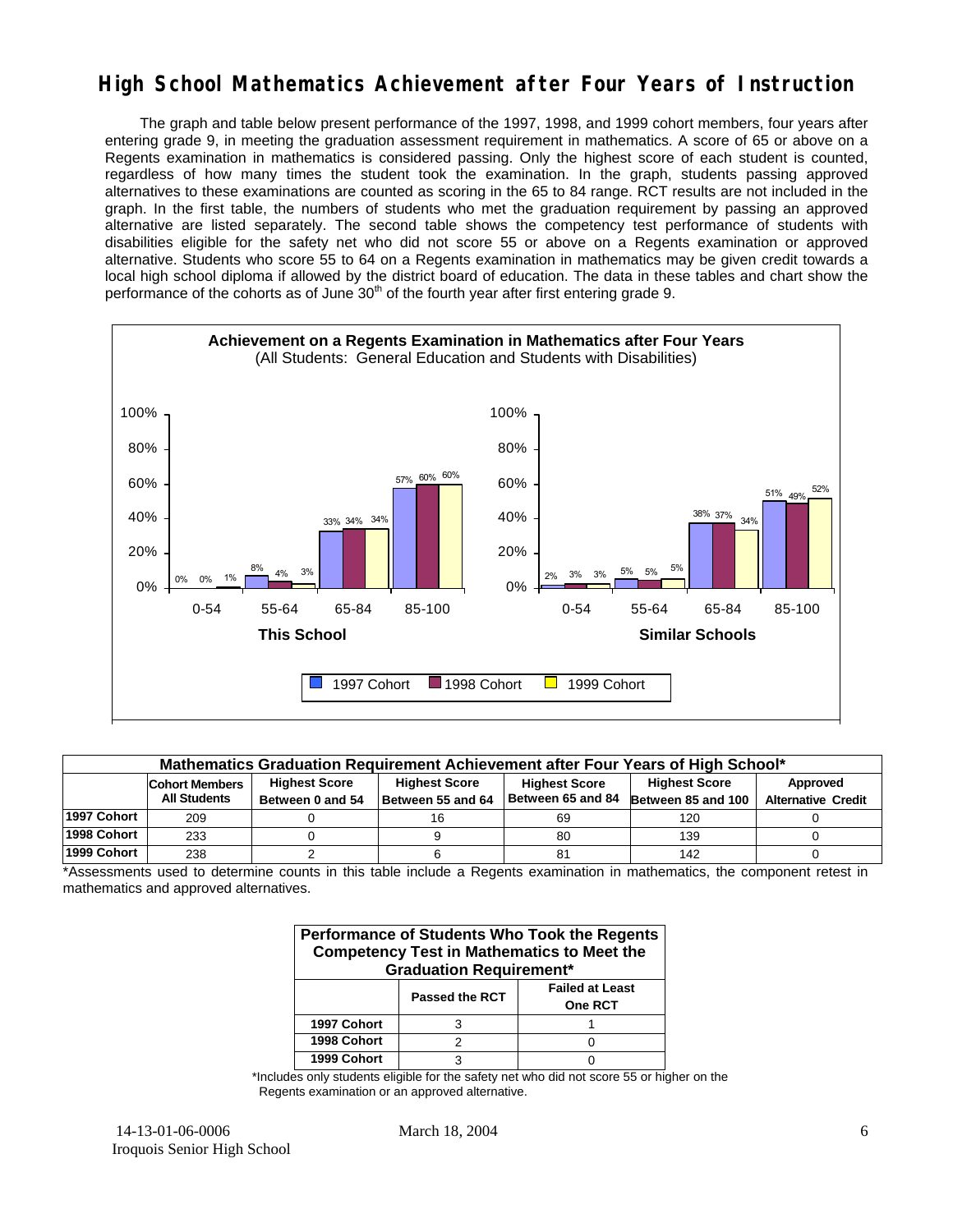## **Cohort Graduation Rates**

 Students were counted as graduates if they earned a local diploma with or without a Regents endorsement by August 31<sup>st</sup> of the fourth year after first entering grade 9. The graduation-rate cohort includes students who transferred to general education development (GED) programs. These students were not counted in the 1998 school accountability cohort for English and mathematics.



| <b>Cohort Graduation Rates</b>                                                                                                                                         |     |  |     |     |  |  |
|------------------------------------------------------------------------------------------------------------------------------------------------------------------------|-----|--|-----|-----|--|--|
| <b>Graduation Rate</b><br><b>Cohort</b><br><b>Cohort</b><br><b>Transfers to GED</b><br><b>Number</b><br>Members*<br>Graduated<br><b>Members</b><br>(b)<br>(a)<br>(a+b) |     |  |     |     |  |  |
| 1998 Cohort                                                                                                                                                            | 232 |  | 232 | 223 |  |  |

\*Count as of August 31<sup>st</sup> of the fourth year after first entering grade 9.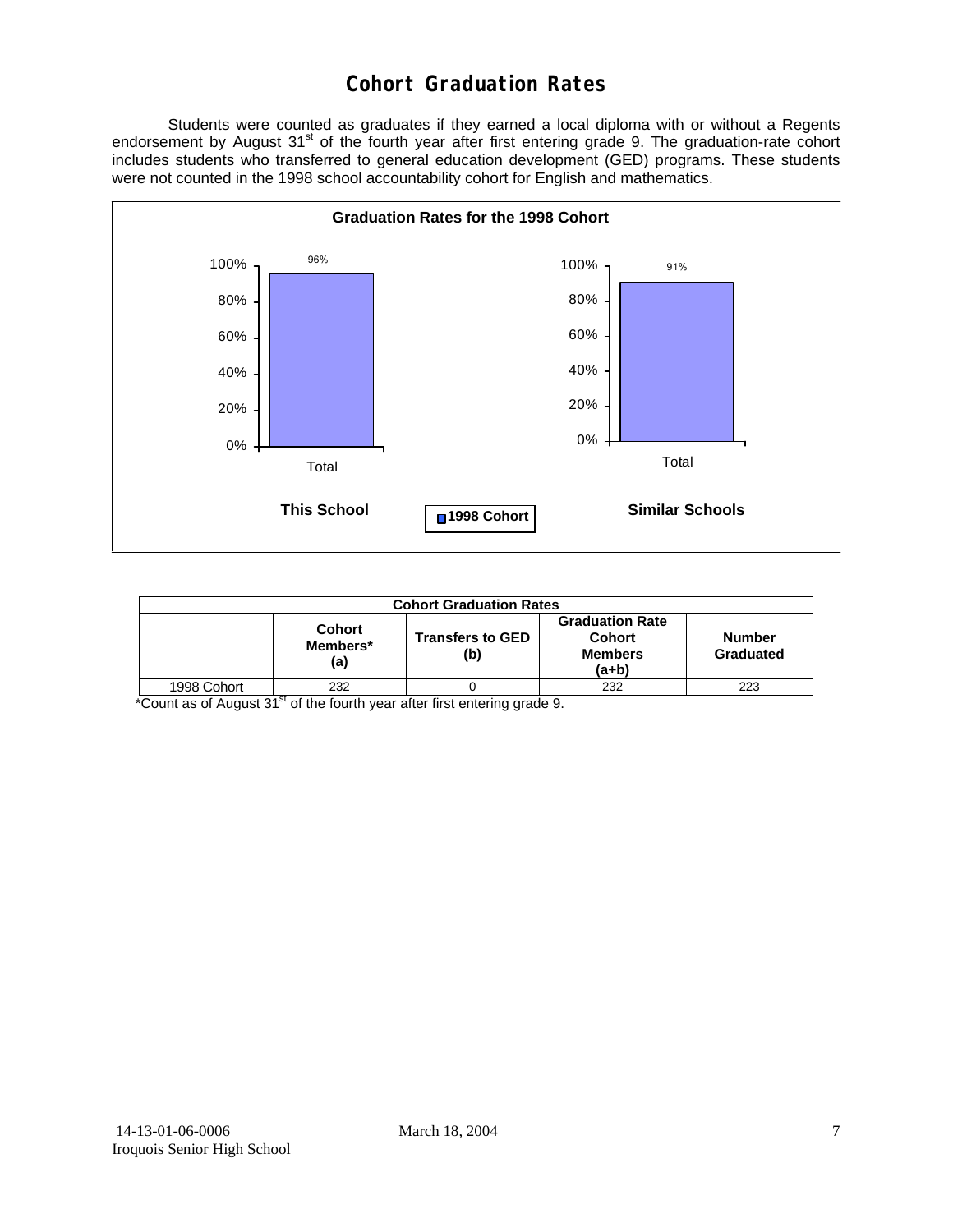# **Analysis of Student Subgroup Performance**

Historically, on State assessments the average performance of Black, Hispanic, and Native American students has been lower than that of White and Asian students. Similarly, students from lowincome families have not performed as well as those from higher income families. A high priority of the Board of Regents is to eliminate these gaps in student performance. In addition, Title I of the federal Elementary and Secondary Education Act includes explicit requirements "to ensure that students served by Title I are given the same opportunity to achieve to high standards and are held to the same high expectations as all students in each State."

This section of the school report card provides performance data for two years by racial/ethnic group, disability status, gender, English proficiency status, income level, and migrant status. The purpose of the student subgroup analyses is to determine if students who perform below the standards in any school tend to fall into particular groups, such as minority students, limited English proficient students, or economically disadvantaged students. If these analyses provide evidence that students in one of the groups achieve at a lower level than other students, the school and community should examine the reasons for this lower performance and make necessary changes in curriculum, instruction, and student support services to remedy these performance gaps. If your school did not report data for the 2002-03 school year for a subject and grade, a table showing data for subgroups in that subject and grade will not be included in the *Analysis*.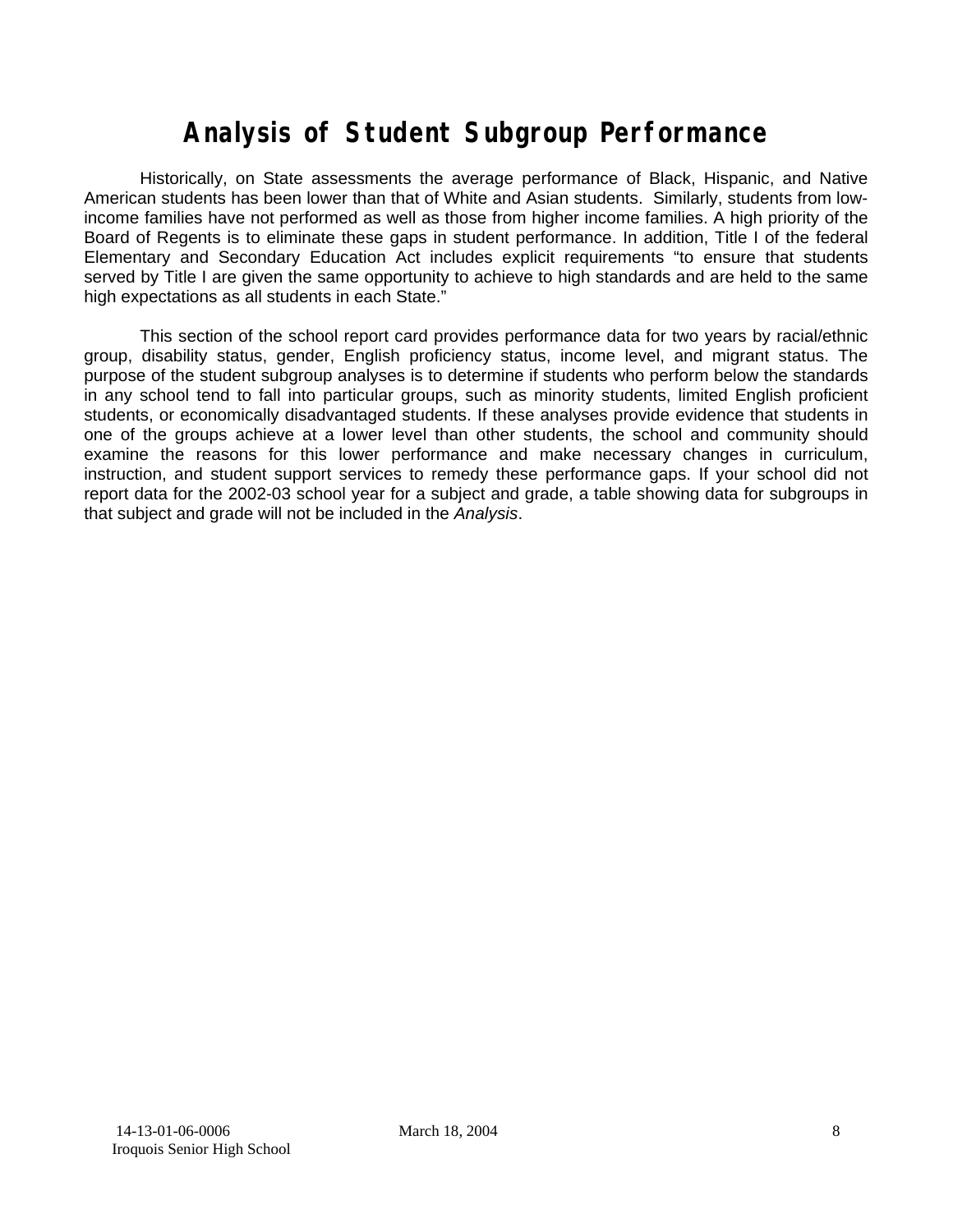### **1998 and 1999 High School Cohorts**

General-education students who first entered ninth grade in 1998 or 1999 must score 55 or higher on Regents English and mathematics examinations to graduate. During the phase-in of the Regents examination graduation requirements, all students (with district board of education approval) may qualify for a local diploma by earning a score of 55–64 on the required Regents examinations; a score of 65 or higher is required for a Regents diploma. Students with disabilities and certain students with a Section 504 Accomodation Plan may qualify for a local diploma by passing Regents competency tests. The data in these tables show the performance of the cohorts as of June 30<sup>th</sup> of the fourth year after first entering grade 9.

#### **Performance on the English Assessment Requirement for Graduation**

|                                              | 1998 Cohort     |                            |               |                   |                           | 1999 Cohort  |                                  |               |                   |                          |
|----------------------------------------------|-----------------|----------------------------|---------------|-------------------|---------------------------|--------------|----------------------------------|---------------|-------------------|--------------------------|
|                                              |                 | <b>Count of Students</b>   |               | <b>Percent</b>    | <b>Count of Students</b>  |              | <b>Percent</b><br><b>Meeting</b> |               |                   |                          |
| <b>Student Subgroup</b>                      |                 | by Score<br><b>Meeting</b> |               | <b>Students</b>   | by Score                  |              |                                  |               |                   |                          |
|                                              | <b>Students</b> | <b>Regents</b>             |               | Pass-             | Gradu-                    | in<br>Cohort | <b>Regents</b>                   |               | Pass-             | Gradua-                  |
|                                              | in Cohort       | $55 -$<br>64               | $65 -$<br>100 | ed<br><b>RCTs</b> | ation<br>Require-<br>ment |              | $55 -$<br>64                     | $65 -$<br>100 | ed<br><b>RCTs</b> | tion<br>Require-<br>ment |
| <b>Results by Race/Ethnicity</b>             |                 |                            |               |                   |                           |              |                                  |               |                   |                          |
| American Indian/Alaskan Native               | 0               | 0                          | 0             | $\mathbf 0$       | 0%                        | 0            | 0                                | 0             | 0                 | 0%                       |
| <b>Black</b>                                 | 0               | 0                          | 0             | $\Omega$          | 0%                        | 1            | s                                | s             | s                 | s                        |
| Hispanic                                     | $\mathbf{1}$    | s                          | s             | s                 | s                         | $\mathbf{1}$ | $\mathbf s$                      | s             | s                 | s                        |
| Asian or Pacific Islander                    | $\Omega$        | 0                          | $\Omega$      | $\Omega$          | 0%                        | 3            | s                                | s             | s                 | s                        |
| White                                        | 232             | s                          | s             | $\mathbf s$       | s                         | 233          | $\overline{4}$                   | 225           | $\mathbf 0$       | 98%                      |
| Total                                        | 233             | 19                         | 185           | 0                 | 88%                       | 238          | 4                                | 230           | 0                 | 98%                      |
| Small Group Totals (s)                       | 233             | 19                         | 185           | $\Omega$          | 88%                       | 5            | $\overline{0}$                   | 5             | $\Omega$          | 100%                     |
| <b>Results by Disability Status</b>          |                 |                            |               |                   |                           |              |                                  |               |                   |                          |
| General-education students                   | 224             | 14                         | 181           | 0                 | 87%                       | 223          | 3                                | 216           | 0                 | 98%                      |
| Students with disabilities                   | 9               | 5                          | 4             | 0                 | 100%                      | 15           | $\mathbf{1}$                     | 14            | $\mathbf 0$       | 100%                     |
| Total                                        | 233             | 19                         | 185           | $\mathbf 0$       | 88%                       | 238          | $\overline{4}$                   | 230           | $\mathbf 0$       | 98%                      |
| <b>Results by Gender</b>                     |                 |                            |               |                   |                           |              |                                  |               |                   |                          |
| Female                                       | 126             | 8                          | 100           | $\Omega$          | 86%                       | 104          | 2                                | 100           | $\Omega$          | 98%                      |
| Male                                         | 107             | 11                         | 85            | 0                 | 90%                       | 134          | $\overline{2}$                   | 130           | 0                 | 99%                      |
| Total                                        | 233             | 19                         | 185           | 0                 | 88%                       | 238          | 4                                | 230           | 0                 | 98%                      |
| <b>Results by English Proficiency Status</b> |                 |                            |               |                   |                           |              |                                  |               |                   |                          |
| English proficient                           | 232             | s                          | s             | $\mathbf s$       | $\mathbf s$               | 238          | 4                                | 230           | 0                 | 98%                      |
| Limited English proficient                   | 1               | $\mathbf s$                | s             | s                 | s                         | $\Omega$     | $\mathbf 0$                      | 0             | $\mathbf 0$       | 0%                       |
| Total                                        | 233             | 19                         | 185           | $\Omega$          | 88%                       | 238          | $\overline{\mathbf{4}}$          | 230           | $\Omega$          | 98%                      |
| <b>Results by Income Level</b>               |                 |                            |               |                   |                           |              |                                  |               |                   |                          |
| Economically disadvantaged                   | 22              | 3                          | 16            | $\mathbf 0$       | 86%                       | 6            | 0                                | 6             | $\mathbf 0$       | 100%                     |
| Not disadvantaged                            | 211             | 16                         | 169           | $\mathbf 0$       | 88%                       | 232          | 4                                | 224           | 0                 | 98%                      |
| Total                                        | 233             | 19                         | 185           | $\Omega$          | 88%                       | 238          | $\overline{\mathbf{4}}$          | 230           | 0                 | 98%                      |
| <b>Results by Migrant Status</b>             |                 |                            |               |                   |                           |              |                                  |               |                   |                          |
| Migrant family                               | $\mathbf 0$     | 0                          | 0             | $\mathbf 0$       | 0%                        | 0            | 0                                | 0             | $\mathbf 0$       | 0%                       |
| Not migrant family                           | 233             | 19                         | 185           | $\mathbf 0$       | 88%                       | 238          | 4                                | 230           | $\mathbf 0$       | 98%                      |
| Total                                        | 233             | 19                         | 185           | $\mathbf 0$       | 88%                       | 238          | 4                                | 230           | 0                 | 98%                      |

### **after Four Years of High School**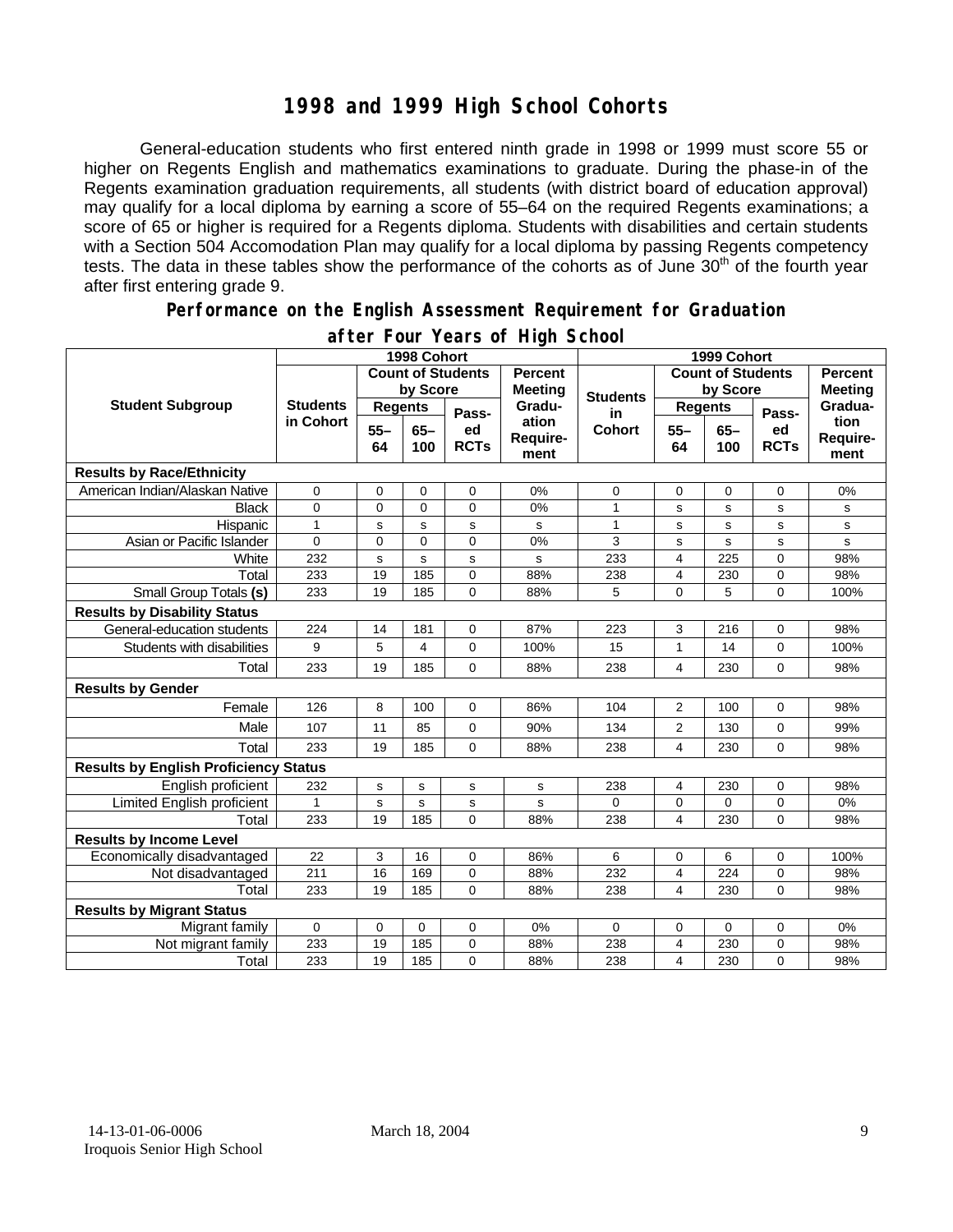### **Performance on the Mathematics Assessment Requirement for Graduation after Four Years of High School**

|                                              | <u><b>Siddaction artor roar roars or right conco</b></u><br>1998 Cohort |                          |             |                |                | 1999 Cohort              |                |             |                |                |  |  |
|----------------------------------------------|-------------------------------------------------------------------------|--------------------------|-------------|----------------|----------------|--------------------------|----------------|-------------|----------------|----------------|--|--|
| <b>Student Subgroup</b>                      |                                                                         | <b>Count of Students</b> |             |                | <b>Percent</b> | <b>Count of Students</b> |                |             |                | <b>Percent</b> |  |  |
|                                              | <b>Students</b><br>in<br><b>Cohort</b>                                  | by Score                 |             |                | <b>Meeting</b> |                          | by Score       |             | <b>Meeting</b> |                |  |  |
|                                              |                                                                         | <b>Regents</b>           |             |                | Gradu-         | <b>Students</b><br>in    | <b>Regents</b> |             |                | Gradua-        |  |  |
|                                              |                                                                         | $55 -$                   | $65-$       | Pass-<br>ed    | ation          | <b>Cohort</b>            | $55 -$         | $65 -$      | Pass-<br>ed    | tion           |  |  |
|                                              |                                                                         | 64                       | 100         | <b>RCTs</b>    | Require-       |                          | 64             | 100         | <b>RCTs</b>    | Require-       |  |  |
|                                              |                                                                         |                          |             |                | ment           |                          |                |             |                | ment           |  |  |
| <b>Results by Race/Ethnicity</b>             |                                                                         |                          |             |                |                |                          |                |             |                |                |  |  |
| American Indian/Alaskan Native               | $\mathbf 0$                                                             | 0                        | 0           | 0              | 0%             | 0                        | 0              | 0           | 0              | 0%             |  |  |
| <b>Black</b>                                 | 0                                                                       | $\mathbf 0$              | $\Omega$    | $\Omega$       | 0%             | $\mathbf{1}$             | s              | s           | s              | s              |  |  |
| Hispanic                                     | $\mathbf{1}$                                                            | s                        | s           | s              | s              | 1                        | s              | $\mathbf s$ | s              | s              |  |  |
| Asian or Pacific Islander                    | $\Omega$                                                                | $\mathbf 0$              | $\mathbf 0$ | $\Omega$       | 0%             | 3                        | s              | $\sf s$     | s              | s              |  |  |
| White                                        | 232                                                                     | s                        | s           | $\mathbf s$    | s              | 233                      | 5              | 219         | 3              | 97%            |  |  |
| Total                                        | 233                                                                     | 9                        | 219         | $\overline{2}$ | 99%            | 238                      | 6              | 223         | 3              | 97%            |  |  |
| <b>Small Group Totals (s)</b>                | 233                                                                     | 9                        | 219         | $\overline{2}$ | 99%            | 5                        | 1              | 4           | $\overline{0}$ | 100%           |  |  |
| <b>Results by Disability Status</b>          |                                                                         |                          |             |                |                |                          |                |             |                |                |  |  |
| General-education students                   | 224                                                                     | 5                        | 216         | $\mathbf 0$    | 99%            | 223                      | 3              | 215         | 0              | 98%            |  |  |
| Students with disabilities                   | 9                                                                       | 4                        | 3           | $\overline{2}$ | 100%           | 15                       | 3              | 8           | 3              | 93%            |  |  |
| Total                                        | 233                                                                     | 9                        | 219         | $\overline{2}$ | 99%            | 238                      | 6              | 223         | 3              | 97%            |  |  |
| <b>Results by Gender</b>                     |                                                                         |                          |             |                |                |                          |                |             |                |                |  |  |
| Female                                       | 126                                                                     | $\overline{2}$           | 121         | $\overline{2}$ | 99%            | 104                      | $\mathbf{1}$   | 101         | $\mathbf{1}$   | 99%            |  |  |
| Male                                         | 107                                                                     | $\overline{7}$           | 98          | $\mathbf 0$    | 98%            | 134                      | 5              | 122         | $\overline{2}$ | 96%            |  |  |
| Total                                        | 233                                                                     | 9                        | 219         | 2              | 99%            | 238                      | 6              | 223         | 3              | 97%            |  |  |
| <b>Results by English Proficiency Status</b> |                                                                         |                          |             |                |                |                          |                |             |                |                |  |  |
| English proficient                           | 232                                                                     | s                        | $\mathbf S$ | s              | s              | 238                      | 6              | 223         | 3              | 97%            |  |  |
| Limited English proficient                   | $\mathbf{1}$                                                            | s                        | s           | s              | $\sf s$        | $\Omega$                 | $\mathbf 0$    | $\mathbf 0$ | 0              | 0%             |  |  |
| Total                                        | 233                                                                     | 9                        | 219         | $\overline{2}$ | 99%            | 238                      | 6              | 223         | 3              | 97%            |  |  |
| <b>Results by Income Level</b>               |                                                                         |                          |             |                |                |                          |                |             |                |                |  |  |
| Economically disadvantaged                   | 22                                                                      | 0                        | 20          | 1              | 95%            | 6                        | 0              | 6           | 0              | 100%           |  |  |
| Not disadvantaged                            | 211                                                                     | 9                        | 199         | 1              | 99%            | 232                      | 6              | 217         | 3              | 97%            |  |  |
| Total                                        | 233                                                                     | 9                        | 219         | $\overline{2}$ | 99%            | 238                      | 6              | 223         | 3              | 97%            |  |  |
| <b>Results by Migrant Status</b>             |                                                                         |                          |             |                |                |                          |                |             |                |                |  |  |
| Migrant family                               | 0                                                                       | 0                        | 0           | 0              | 0%             | 0                        | 0              | 0           | 0              | 0%             |  |  |
| Not migrant family                           | 233                                                                     | 9                        | 219         | $\overline{2}$ | 99%            | 238                      | 6              | 223         | 3              | 97%            |  |  |
| Total                                        | 233                                                                     | 9                        | 219         | $\overline{2}$ | 99%            | 238                      | 6              | 223         | 3              | 97%            |  |  |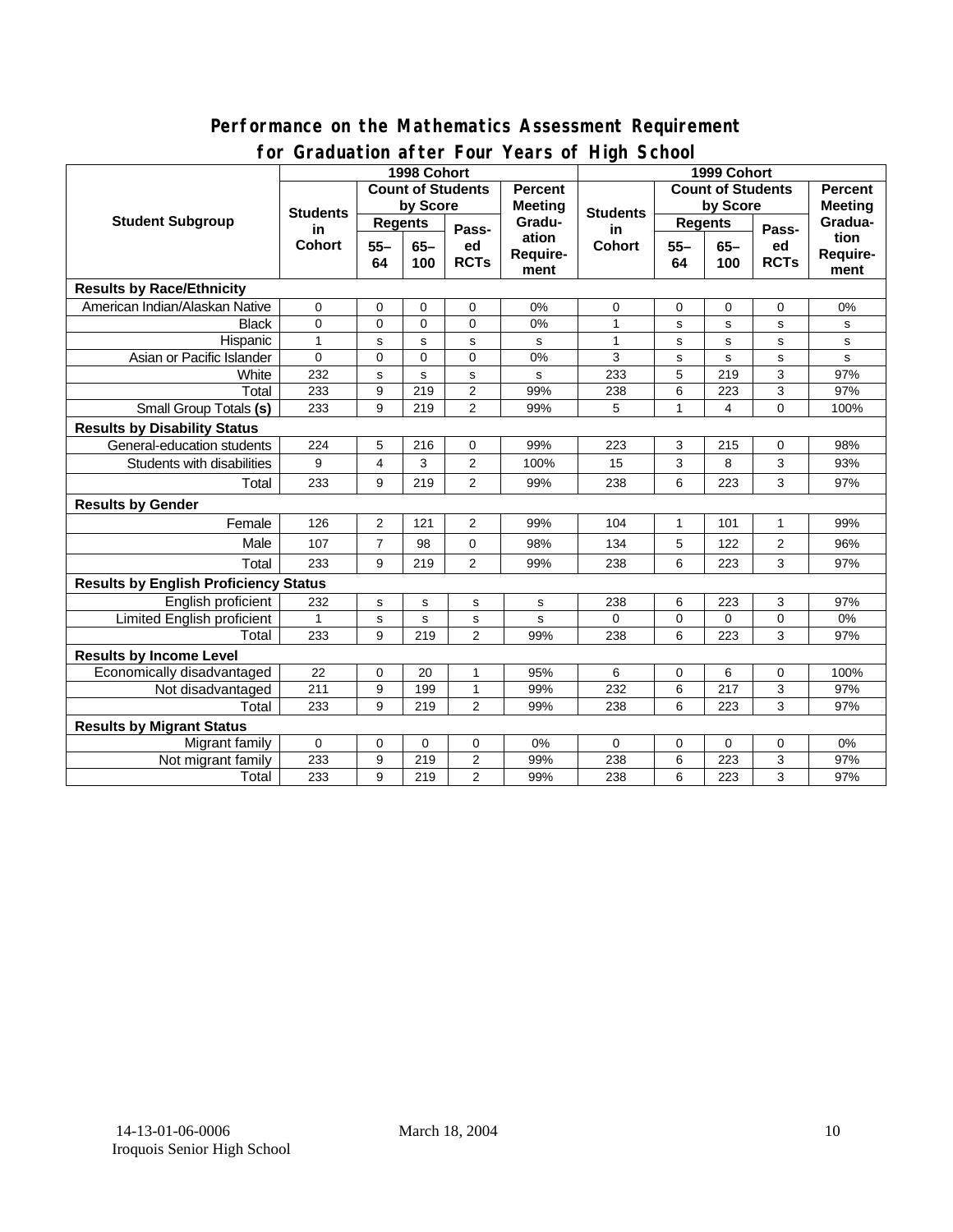### **Cohort Graduation Rates**

Students were counted as graduates in the first two columns of this table if they earned a local diploma with or without a Regents endorsement by June 30<sup>th</sup> of the fourth year after first entering grade 9 and in the second two columns if they earned a local diploma with or without a Regents endorsement by August 31<sup>st</sup> of the fourth year after first entering grade 9. The graduation-rate cohort includes students who transferred to general education development (GED) programs. These students were not counted in the 1998 school accountability cohort for English and mathematics.

|                                              |                                         | 1998 Cohort as of<br>June 30, 2002 | 1998 Cohort as of<br><b>August 31, 2002</b> |                           |  |  |  |  |  |  |
|----------------------------------------------|-----------------------------------------|------------------------------------|---------------------------------------------|---------------------------|--|--|--|--|--|--|
| <b>Student Subgroup</b>                      | <b>Graduation</b><br><b>Rate Cohort</b> | <b>Graduation</b><br>Rate          | <b>Graduation</b><br><b>Rate Cohort</b>     | <b>Graduation</b><br>Rate |  |  |  |  |  |  |
| <b>Results by Race/Ethnicity</b>             |                                         |                                    |                                             |                           |  |  |  |  |  |  |
| American Indian/Alaskan Native               | 0                                       | 0%                                 | 0                                           | 0%                        |  |  |  |  |  |  |
| <b>Black</b>                                 | $\overline{0}$                          | 0%                                 | 0                                           | 0%                        |  |  |  |  |  |  |
| Hispanic                                     | 1                                       | s                                  | 1                                           | s                         |  |  |  |  |  |  |
| Asian or Pacific Islander                    | $\mathbf 0$                             | 0%                                 | 0                                           | 0%                        |  |  |  |  |  |  |
| White                                        | 232                                     | s                                  | 231                                         | s                         |  |  |  |  |  |  |
| Total                                        | 233                                     | 91%                                | 232                                         | 96%                       |  |  |  |  |  |  |
| Small Group Totals (s)                       | 233                                     | 91%                                | 232                                         | 96%                       |  |  |  |  |  |  |
| <b>Results by Disability Status</b>          |                                         |                                    |                                             |                           |  |  |  |  |  |  |
| General-education students                   | 224                                     | 91%                                | 223                                         | 96%                       |  |  |  |  |  |  |
| Students with disabilities                   | 9                                       | 89%                                | 9                                           | 89%                       |  |  |  |  |  |  |
| Total                                        | 233                                     | 91%                                | 232                                         | 96%                       |  |  |  |  |  |  |
| <b>Results by Gender</b>                     |                                         |                                    |                                             |                           |  |  |  |  |  |  |
| Female                                       | 126                                     | 94%                                | 124                                         | 98%                       |  |  |  |  |  |  |
| Male                                         | 107                                     | 88%                                | 108                                         | 94%                       |  |  |  |  |  |  |
| Total                                        | 233                                     | 91%                                | 232                                         | 96%                       |  |  |  |  |  |  |
| <b>Results by English Proficiency Status</b> |                                         |                                    |                                             |                           |  |  |  |  |  |  |
| English proficient                           | 232                                     | s                                  | 231                                         | s                         |  |  |  |  |  |  |
| Limited English proficient                   | 1                                       | s                                  | 1                                           | s                         |  |  |  |  |  |  |
| Total                                        | 233                                     | 91%                                | 232                                         | 96%                       |  |  |  |  |  |  |
| <b>Results by Income Level</b>               |                                         |                                    |                                             |                           |  |  |  |  |  |  |
| Economically disadvantaged                   | 22                                      | 91%                                | 20                                          | 95%                       |  |  |  |  |  |  |
| Not disadvantaged                            | 211                                     | 91%                                | 212                                         | 96%                       |  |  |  |  |  |  |
| Total                                        | 233                                     | 91%                                | 232                                         | 96%                       |  |  |  |  |  |  |
| <b>Results by Migrant Status</b>             |                                         |                                    |                                             |                           |  |  |  |  |  |  |
| Migrant family                               | 0                                       | 0%                                 | $\Omega$                                    | 0%                        |  |  |  |  |  |  |
| Not migrant family                           | 233                                     | 91%                                | 232                                         | 96%                       |  |  |  |  |  |  |
| Total                                        | 233                                     | 91%                                | 232                                         | 96%                       |  |  |  |  |  |  |